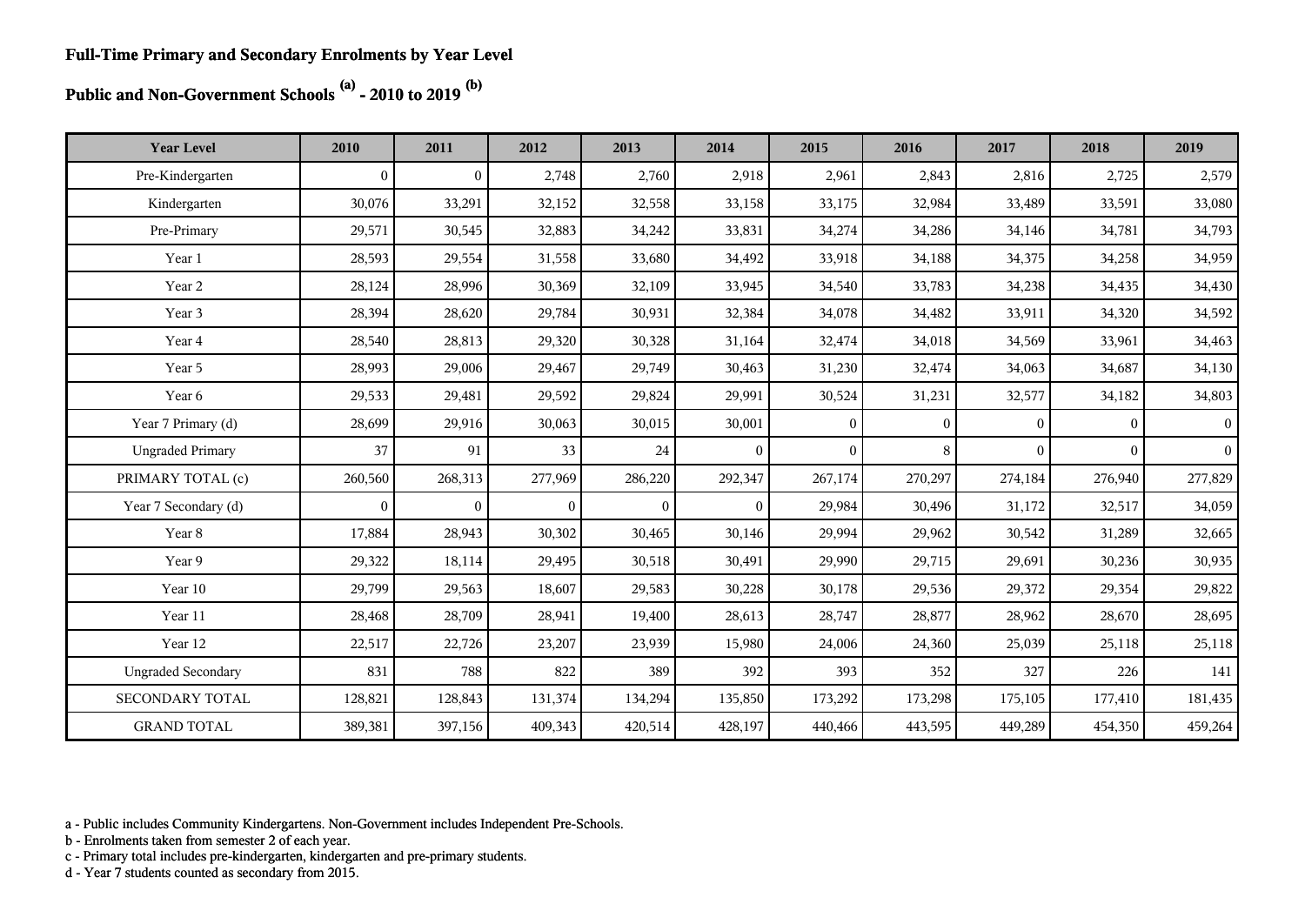## **Public Schools(a) - 2010 to 2019 (b)**

| <b>Year Level</b>         | 2010         | 2011             | 2012           | 2013           | 2014           | 2015           | 2016         | 2017         | 2018         | 2019           |
|---------------------------|--------------|------------------|----------------|----------------|----------------|----------------|--------------|--------------|--------------|----------------|
| Pre-Kindergarten          | $\theta$     | $\boldsymbol{0}$ | $\mathbf{0}$   | $\mathbf{0}$   | $\overline{0}$ | $\mathbf{0}$   | $\mathbf{0}$ | $\mathbf{0}$ | $\mathbf{0}$ | $\vert$        |
| Kindergarten              | 21,128       | 22,855           | 23,649         | 23,942         | 24,342         | 24,377         | 24,259       | 24,939       | 25,018       | 24,737         |
| Pre-Primary               | 20,811       | 22,053           | 24,132         | 25,304         | 24,877         | 25,225         | 25,364       | 25,300       | 26,096       | 26,001         |
| Year 1                    | 20,448       | 21,209           | 22,826         | 24,716         | 25,375         | 24,927         | 25,094       | 25,437       | 25,423       | 26,136         |
| Year 2                    | 20,118       | 20,694           | 21,857         | 23,294         | 24,883         | 25,383         | 24,868       | 25,139       | 25,417       | 25,430         |
| Year 3                    | 20,224       | 20,273           | 21,198         | 22,242         | 23,351         | 24,853         | 25,268       | 24,884       | 25,068       | 25,366         |
| Year 4                    | 20,021       | 20,249           | 20,689         | 21,375         | 22,139         | 23,109         | 24,638       | 25,132       | 24,675       | 25,004         |
| Year 5                    | 20,034       | 20,035           | 20,427         | 20,618         | 21,065         | 21,793         | 22,797       | 24,328       | 24,790       | 24,341         |
| Year 6                    | 20,644       | 20,163           | 20,349         | 20,555         | 20,609         | 21,008         | 21,672       | 22,744       | 24,106       | 24,630         |
| Year 7 Primary (d)        | 17,752       | 18,180           | 17,965         | 17,722         | 17,649         | $\overline{0}$ | $\mathbf{0}$ | $\theta$     | $\Omega$     | $\overline{0}$ |
| <b>Ungraded Primary</b>   | $\mathbf{0}$ | $\overline{0}$   | $\overline{0}$ | $\overline{0}$ | $\overline{0}$ | $\overline{0}$ | $\mathbf{0}$ | $\mathbf{0}$ | $\mathbf{0}$ | $\vert$ 0      |
| PRIMARY TOTAL (c)         | 181,180      | 185,711          | 193,092        | 199,768        | 204,290        | 190,675        | 193,960      | 197,903      | 200,593      | 201,645        |
| Year 7 Secondary (d)      | $\mathbf{0}$ | $\boldsymbol{0}$ | $\overline{0}$ | $\mathbf{0}$   | $\overline{0}$ | 17,489         | 17,886       | 18,728       | 19,671       | 20,820         |
| Year 8                    | 9,285        | 16,252           | 17,313         | 17,355         | 17,173         | 17,265         | 17,432       | 17,889       | 18,621       | 19,498         |
| Year 9                    | 16,901       | 9,632            | 16,843         | 17,710         | 17,632         | 17,422         | 17,261       | 17,486       | 17,901       | 18,607         |
| Year 10                   | 17,279       | 17,218           | 10,228         | 17,142         | 17,698         | 17,576         | 17,162       | 17,136       | 17,202       | 17,488         |
| Year 11                   | 17,049       | 17,283           | 17,465         | 11,528         | 17,099         | 17,128         | 17,130       | 17,211       | 17,021       | 16,915         |
| Year 12                   | 12,654       | 12,635           | 12,964         | 13,656         | 8,898          | 13,543         | 13,853       | 14,360       | 14,398       | 14,398         |
| <b>Ungraded Secondary</b> | 619          | 511              | 618            | 166            | 179            | 182            | 146          | 136          | 80           | 84             |
| SECONDARY TOTAL           | 73,787       | 73,531           | 75,431         | 77,557         | 78,679         | 100,605        | 100,870      | 102,946      | 104,894      | 107,810        |
| <b>GRAND TOTAL</b>        | 254,967      | 259,242          | 268,523        | 277,325        | 282,969        | 291,280        | 294,830      | 300,849      | 305,487      | 309,455        |

a - Includes Community Kindergartens.

b - Enrolments taken from semester 2 of each year.

c - Primary total includes kindergarten and pre-primary students.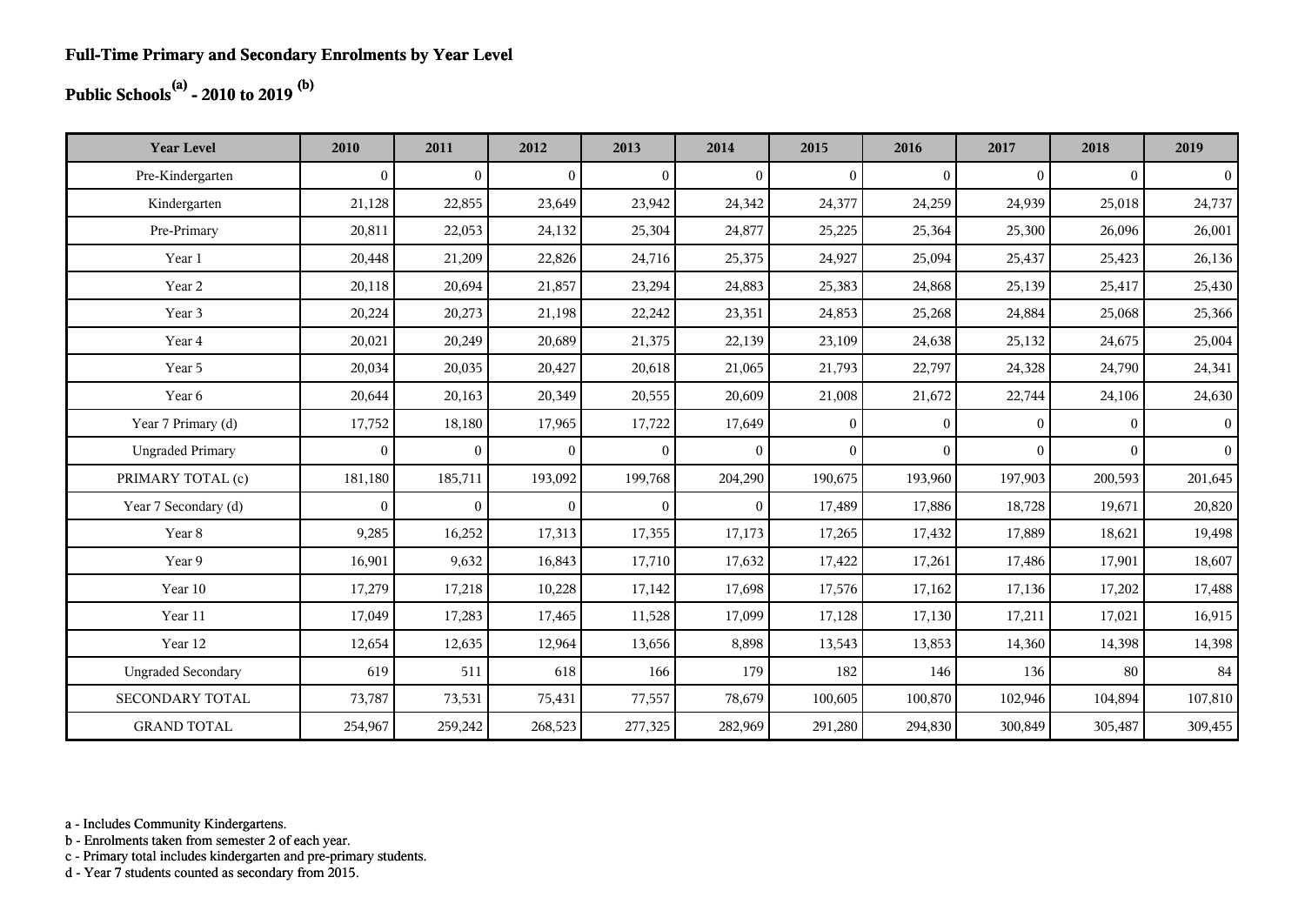#### **Full-Time Primary and Secondary Enrolments by Year Level**

## **Non-Government Schools (a) - 2010 to 2019 (b)**

| <b>Year Level</b>         | 2010             | 2011           | 2012     | 2013     | 2014           | 2015         | 2016         | 2017           | 2018           | 2019           |
|---------------------------|------------------|----------------|----------|----------|----------------|--------------|--------------|----------------|----------------|----------------|
| Pre-Kindergarten          | $\boldsymbol{0}$ | $\overline{0}$ | 2,748    | 2,760    | 2,918          | 2,961        | 2,843        | 2,816          | 2,725          | 2,579          |
| Kindergarten              | 8,948            | 10,436         | 8,503    | 8,616    | 8,816          | 8,798        | 8,725        | 8,550          | 8,573          | 8,343          |
| Pre-Primary               | 8,760            | 8,492          | 8,751    | 8,938    | 8,954          | 9,049        | 8,922        | 8,846          | 8,685          | 8,792          |
| Year 1                    | 8,145            | 8,345          | 8,732    | 8,964    | 9,117          | 8,991        | 9,094        | 8,938          | 8,835          | 8,823          |
| Year 2                    | 8,006            | 8,302          | 8,512    | 8,815    | 9,062          | 9,157        | 8,915        | 9,099          | 9,018          | 9,000          |
| Year 3                    | 8,170            | 8,347          | 8,586    | 8,689    | 9,033          | 9,225        | 9,214        | 9,027          | 9,252          | 9,226          |
| Year 4                    | 8,519            | 8,564          | 8,631    | 8,953    | 9,025          | 9,365        | 9,380        | 9,437          | 9,286          | 9,459          |
| Year 5                    | 8,959            | 8,971          | 9,040    | 9,131    | 9,398          | 9,437        | 9,677        | 9,735          | 9,897          | 9,789          |
| Year 6                    | 8,889            | 9,318          | 9,243    | 9,269    | 9,382          | 9,516        | 9,559        | 9,833          | 10,076         | 10,173         |
| Year 7 Primary (d)        | 10,947           | 11,736         | 12,098   | 12,293   | 12,352         | $\mathbf{0}$ | $\mathbf{0}$ | $\overline{0}$ | $\overline{0}$ | $\overline{0}$ |
| <b>Ungraded Primary</b>   | 37               | 91             | 33       | 24       | $\overline{0}$ | $\mathbf{0}$ | 8            | $\overline{0}$ | $\overline{0}$ | $\mathbf{0}$   |
| PRIMARY TOTAL (c)         | 79,380           | 82,602         | 84,877   | 86,452   | 88,057         | 76,499       | 76,337       | 76,281         | 76,347         | 76,184         |
| Year 7 Secondary (d)      | $\mathbf{0}$     | $\overline{0}$ | $\theta$ | $\theta$ | $\overline{0}$ | 12,495       | 12,610       | 12,444         | 12,846         | 13,239         |
| Year 8                    | 8,599            | 12,691         | 12,989   | 13,110   | 12,973         | 12,729       | 12,530       | 12,653         | 12,668         | 13,167         |
| Year 9                    | 12,421           | 8,482          | 12,652   | 12,808   | 12,859         | 12,568       | 12,454       | 12,205         | 12,335         | 12,328         |
| Year 10                   | 12,520           | 12,345         | 8,379    | 12,441   | 12,530         | 12,602       | 12,374       | 12,236         | 12,152         | 12,334         |
| Year 11                   | 11,419           | 11,426         | 11,476   | 7,872    | 11,514         | 11,619       | 11,747       | 11,751         | 11,649         | 11,780         |
| Year 12                   | 9,863            | 10,091         | 10,243   | 10,283   | 7,082          | 10,463       | 10,507       | 10,679         | 10,720         | 10,720         |
| <b>Ungraded Secondary</b> | 212              | 277            | 204      | 223      | 213            | 211          | 206          | 191            | 146            | 57             |
| <b>SECONDARY TOTAL</b>    | 55,034           | 55,312         | 55,943   | 56,737   | 57,171         | 72,687       | 72,428       | 72,159         | 72,516         | 73,625         |
| <b>GRAND TOTAL</b>        | 134,414          | 137,914        | 140,820  | 143,189  | 145,228        | 149,186      | 148,765      | 148,440        | 148,863        | 149,809        |

a - Includes Independent Pre-Schools.

b - Enrolments taken from semester 2 of each year.

c - Primary total includes pre-kindergarten, kindergarten and pre-primary students.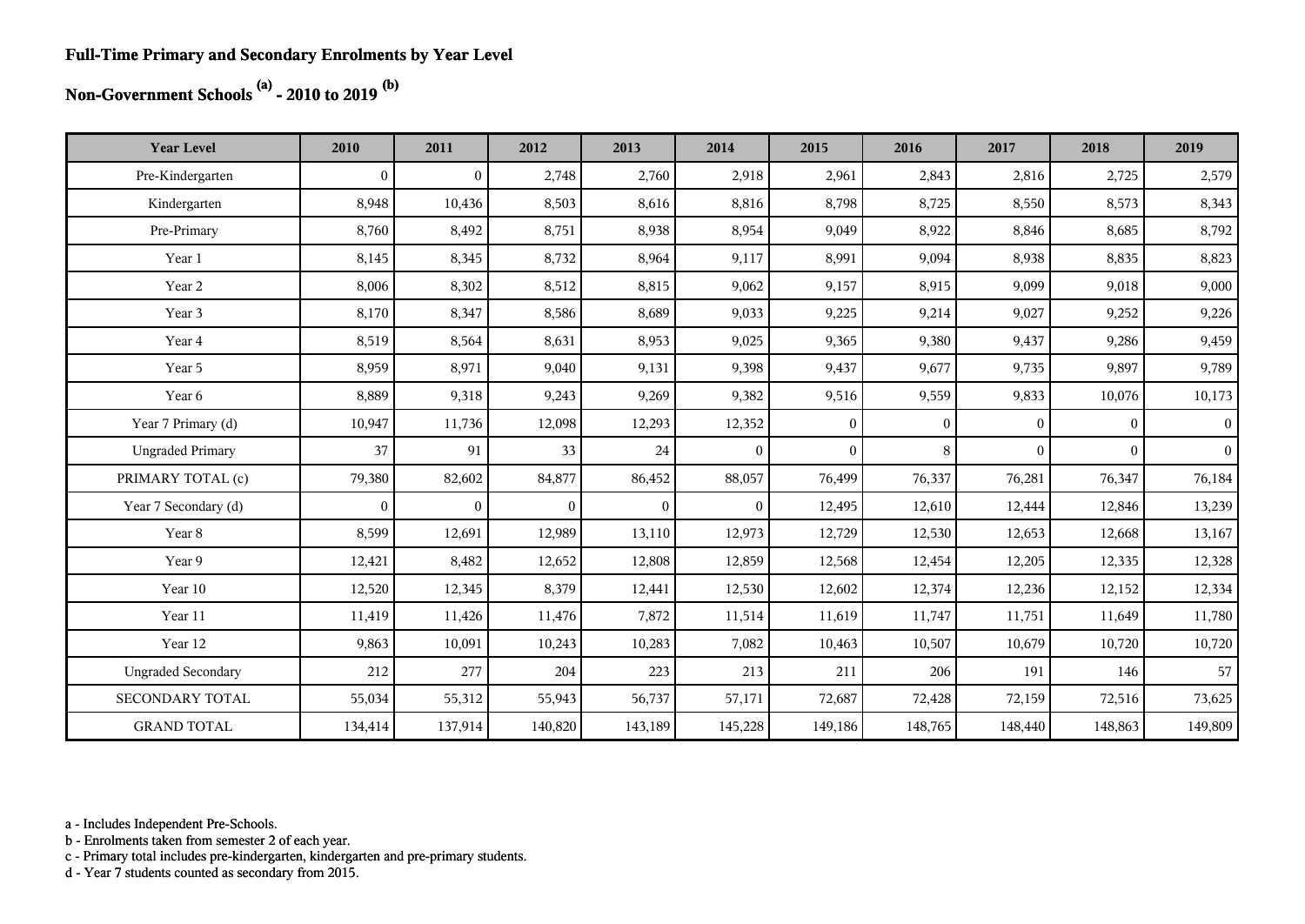# **Public and Non-Government Schools (a) - 2010 to 2019 (b)**

| <b>Year Level</b>         | 2010             | 2011         | 2012           | 2013           | 2014           | 2015           | 2016         | 2017           | 2018         | 2019            |
|---------------------------|------------------|--------------|----------------|----------------|----------------|----------------|--------------|----------------|--------------|-----------------|
| Pre-Kindergarten          | $\boldsymbol{0}$ | $\bf{0}$     | 43             | 55             | 51             | 36             | 38           | 35             | 37           | 39              |
| Kindergarten              | 2,186            | 2,347        | 2,208          | 2,220          | 2,171          | 2,216          | 2,092        | 2,207          | 2,295        | 2,210           |
| Pre-Primary               | 2,146            | 2,192        | 2,312          | 2,327          | 2,320          | 2,294          | 2,324        | 2,349          | 2,428        | 2,495           |
| Year 1                    | 1,988            | 2,124        | 2,254          | 2,347          | 2,363          | 2,364          | 2,287        | 2,413          | 2,381        | 2,484           |
| Year 2                    | 2,037            | 1,964        | 2,185          | 2,249          | 2,377          | 2,349          | 2,345        | 2,364          | 2,422        | 2,421           |
| Year 3                    | 2,099            | 2,055        | 1,969          | 2,162          | 2,274          | 2,382          | 2,362        | 2,420          | 2,385        | 2,485           |
| Year 4                    | 2,001            | 2,091        | 2,077          | 1,996          | 2,161          | 2,280          | 2,377        | 2,410          | 2,422        | 2,396           |
| Year 5                    | 2,025            | 1,975        | 2,129          | 2,043          | 2,001          | 2,186          | 2,288        | 2,406          | 2,421        | 2,469           |
| Year 6                    | 2,059            | 2,017        | 1,992          | 2,116          | 2,070          | 2,001          | 2,159        | 2,320          | 2,403        | 2,424           |
| Year 7 Primary (d)        | 1,836            | 2,001        | 1,988          | 1,969          | 2,084          | $\overline{0}$ | $\mathbf{0}$ | $\mathbf{0}$   | $\mathbf{0}$ | $\vert 0 \vert$ |
| <b>Ungraded Primary</b>   | $\mathbf{0}$     | 43           | $\overline{0}$ | $\overline{0}$ | $\overline{0}$ | $\theta$       | $\theta$     | $\overline{0}$ | $\theta$     | 0 <sup>1</sup>  |
| PRIMARY TOTAL (c)         | 18,377           | 18,809       | 19,157         | 19,484         | 19,872         | 18,108         | 18,272       | 18,924         | 19,194       | 19,423          |
| Year 7 Secondary (d)      | $\mathbf{0}$     | $\mathbf{0}$ | $\mathbf{0}$   | $\mathbf{0}$   | $\overline{0}$ | 2,013          | 1,930        | 2,134          | 2,283        | 2,404           |
| Year 8                    | 1,076            | 1,803        | 1,971          | 1,986          | 1,922          | 2,013          | 1,939        | 1,923          | 2,123        | 2,308           |
| Year 9                    | 1,756            | 1,037        | 1,742          | 1,880          | 1,897          | 1,856          | 1,850        | 1,879          | 1,845        | 1,984           |
| Year 10                   | 1,647            | 1,685        | 995            | 1,620          | 1,714          | 1,787          | 1,639        | 1,735          | 1,792        | 1,685           |
| Year 11                   | 1,433            | 1,369        | 1,461          | 976            | 1,434          | 1,393          | 1,468        | 1,455          | 1,522        | 1,520           |
| Year 12                   | 780              | 739          | 763            | 909            | 604            | 916            | 881          | 1,010          | 1,045        | 1,138           |
| <b>Ungraded Secondary</b> | 42               | 45           | $40\,$         | 50             | 50             | 55             | 59           | 52             | 34           | 5               |
| <b>SECONDARY TOTAL</b>    | 6,734            | 6,678        | 6,972          | 7,421          | 7,621          | 10,033         | 9,766        | 10,188         | 10,644       | 11,044          |
| <b>GRAND TOTAL</b>        | 25,111           | 25,487       | 26,129         | 26,905         | 27,493         | 28,141         | 28,038       | 29,112         | 29,838       | 30,467          |

a - Public includes Community Kindergartens. Non-Government includes Independent Pre-Schools.

b - Enrolments taken from semester 2 of each year.

c - Primary total includes pre-kindergarten, kindergarten and pre-primary students.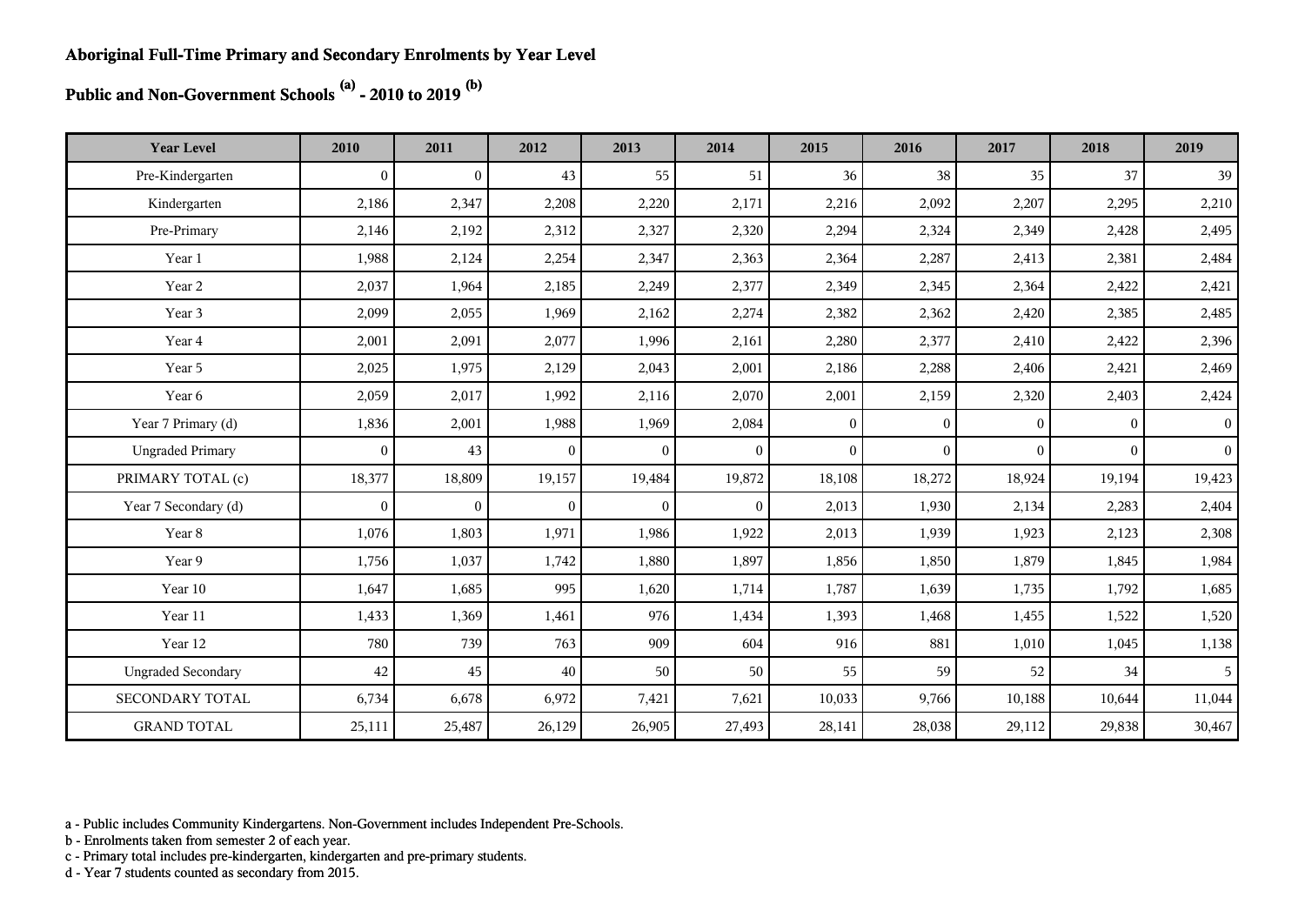## **Public Schools(a) - 2010 to 2019 (b)**

| <b>Year Level</b>         | 2010         | 2011           | 2012           | 2013         | 2014           | 2015         | 2016           | 2017     | 2018     | 2019           |
|---------------------------|--------------|----------------|----------------|--------------|----------------|--------------|----------------|----------|----------|----------------|
| Pre-Kindergarten          | $\theta$     | $\overline{0}$ | $\overline{0}$ | $\Omega$     | $\mathbf{0}$   | $\theta$     | $\mathbf{0}$   | $\Omega$ | $\theta$ | $\overline{0}$ |
| Kindergarten              | 1,963        | 2,054          | 1,965          | 1,988        | 1,903          | 1,952        | 1,852          | 1,944    | 1,985    | 1,934          |
| Pre-Primary               | 1,818        | 1,919          | 2,048          | 2,039        | 2,043          | 2,019        | 2,065          | 2,069    | 2,149    | 2,179          |
| Year 1                    | 1,731        | 1,858          | 1,998          | 2,088        | 2,077          | 2,099        | 2,018          | 2,130    | 2,099    | 2,180          |
| Year 2                    | 1,747        | 1,714          | 1,898          | 1,993        | 2,111          | 2,066        | 2,088          | 2,076    | 2,151    | 2,130          |
| Year 3                    | 1,794        | 1,766          | 1,715          | 1,872        | 1,982          | 2,096        | 2,075          | 2,131    | 2,085    | 2,187          |
| Year 4                    | 1,697        | 1,801          | 1,804          | 1,717        | 1,887          | 1,987        | 2,101          | 2,096    | 2,142    | 2,101          |
| Year 5                    | 1,759        | 1,701          | 1,831          | 1,786        | 1,723          | 1,880        | 1,995          | 2,135    | 2,113    | 2,163          |
| Year 6                    | 1,775        | 1,755          | 1,704          | 1,805        | 1,797          | 1,721        | 1,873          | 2,023    | 2,134    | 2,123          |
| Year 7 Primary (d)        | 1,570        | 1,716          | 1,699          | 1,650        | 1,745          | $\mathbf{0}$ | $\mathbf{0}$   | $\Omega$ | $\theta$ | 0 <sup>1</sup> |
| <b>Ungraded Primary</b>   | $\mathbf{0}$ | $\overline{0}$ | $\mathbf{0}$   | $\mathbf{0}$ | $\overline{0}$ | $\mathbf{0}$ | $\mathbf{0}$   | $\Omega$ | $\theta$ | 0 <sup>1</sup> |
| PRIMARY TOTAL (c)         | 15,854       | 16,284         | 16,662         | 16,938       | 17,268         | 15,820       | 16,067         | 16,604   | 16,858   | 16,997         |
| Year 7 Secondary (d)      | $\mathbf{0}$ | $\mathbf{0}$   | $\overline{0}$ | $\mathbf{0}$ | $\overline{0}$ | 1,670        | 1,579          | 1,724    | 1,847    | 1,980          |
| Year 8                    | 825          | 1,468          | 1,615          | 1,582        | 1,518          | 1,612        | 1,561          | 1,506    | 1,647    | 1,783          |
| Year 9                    | 1,435        | 787            | 1,400          | 1,524        | 1,498          | 1,476        | 1,485          | 1,505    | 1,448    | 1,526          |
| Year 10                   | 1,310        | 1,349          | 707            | 1,258        | 1,371          | 1,385        | 1,266          | 1,307    | 1,360    | 1,237          |
| Year 11                   | 1,114        | 1,085          | 1,105          | 686          | 1,070          | 1,026        | 1,061          | 1,062    | 1,118    | 1,092          |
| Year 12                   | 598          | 565            | 522            | 651          | 406            | 645          | 633            | 718      | 721      | 768            |
| <b>Ungraded Secondary</b> | 11           | $\overline{0}$ | $\mathbf{1}$   | $\Omega$     | $\mathbf{0}$   | $\mathbf{1}$ | $\overline{4}$ | $\Omega$ | $\theta$ | 0 <sup>1</sup> |
| <b>SECONDARY TOTAL</b>    | 5,293        | 5,254          | 5,350          | 5,701        | 5,863          | 7,815        | 7,589          | 7,822    | 8,141    | 8,386          |
| <b>GRAND TOTAL</b>        | 21,147       | 21,538         | 22,012         | 22,639       | 23,131         | 23,635       | 23,656         | 24,426   | 24,999   | 25,383         |

a - Includes Community Kindergartens.

b - Enrolments taken from semester 2 of each year.

c - Primary total includes kindergarten and pre-primary students.